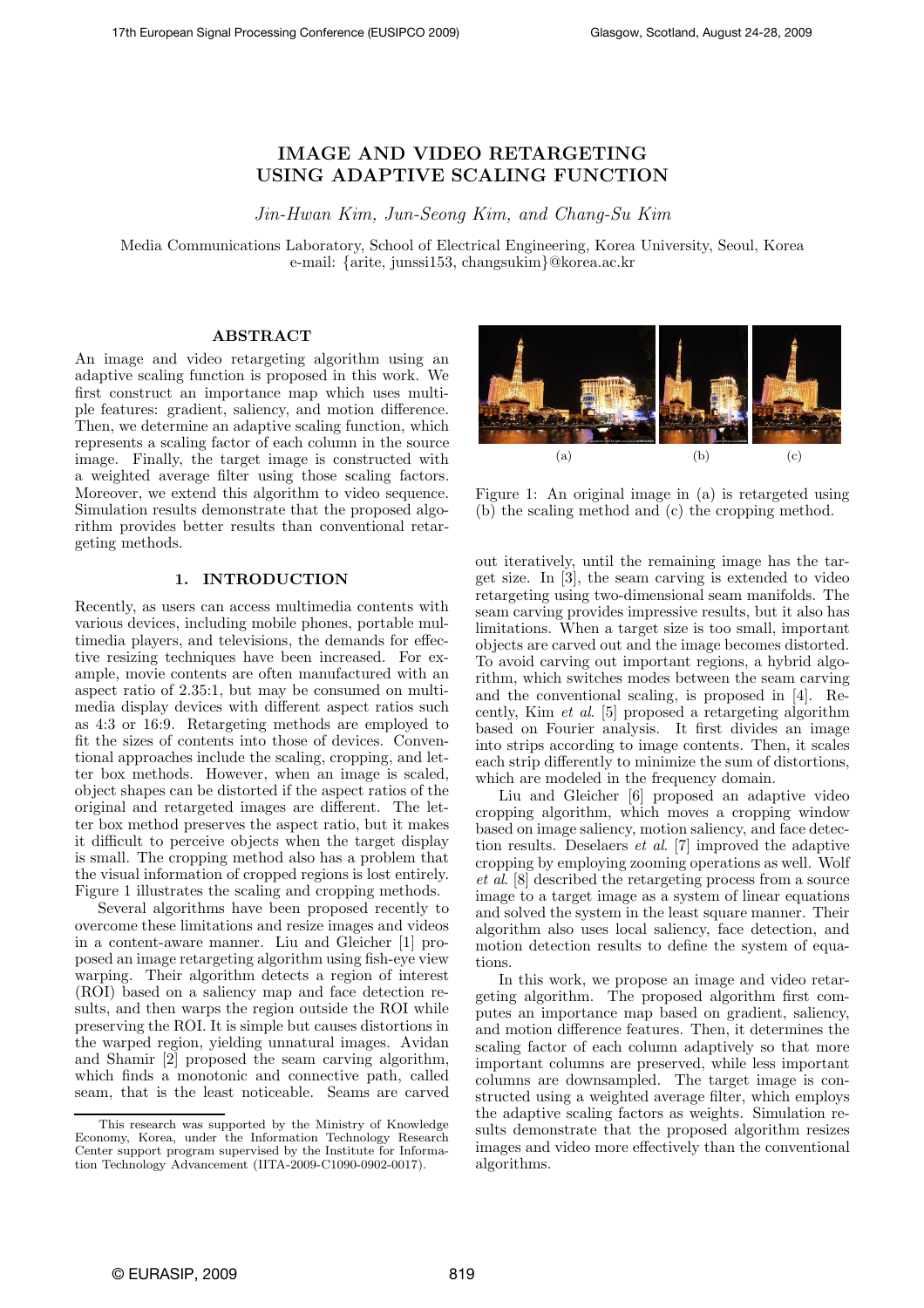

Figure 2: An overview of the proposed algorithm. The proposed algorithm computes the adaptive scaling function based on the importance map, and then constructs the target image using a weighted average filter.

The paper is organized as follows. Section 2 describes the proposed algorithm, and Section 3 provides retargeting results in comparison with the conventional algorithms. Finally, Section 4 concludes the paper and discusses future work.

# 2. PROPOSED ALGORITHM

Figure 2 shows an overview of the proposed algorithm. First, the proposed algorithm extracts an importance map, describing the regional importance of the source image. Second, based on the importance map, the proposed algorithm computes an adaptive scaling function. Third, the proposed algorithm constructs the target image using a weighted average filter.

In this section, for the sake of simplicity, we assume that a source image of width  $W_{\text{in}}$  is resized in the horizontal direction only to make a target image of width  $W_{\text{out}}$ , where  $W_{\text{out}} < W_{\text{in}}$ . However, the extension to vertical resizing is straightforward.

### 2.1 Importance Map

The importance map  $I$  is defined as a weighted sum of three feature maps: gradient map  $I_G$ , saliency map  $I_S$ , and motion difference map  $I_M$ .

$$
I = w_G I_G + w_S I_S + w_M I_M, \tag{1}
$$

where  $w_G$ ,  $w_I$ , and  $w_M$  are weighting parameters. In this work, those parameters are fixed equally to 1/3. Figure 3 illustrates how these three maps compose the importance map.

### 2.1.1 Gradient Map

The human visual system is more sensitive to complex regions containing edges than to flat regions. Therefore, we extract a gradient map from the source image to represent the edge information. We acquire the gradient map from the gradient magnitude of each pixel, given by

$$
\|\nabla F(x,y)\| = \sqrt{\left(\frac{\partial}{\partial x}F(x,y)\right)^2 + \left(\frac{\partial}{\partial y}F(x,y)\right)^2} \tag{2}
$$



Figure 3: An example of importance map: (a) input frame, (b) gradient map, (c) saliency map, (d) motion difference map, and (e) importance map.

where the partial derivatives are approximated by the Sobel operators.

#### 2.1.2 Saliency Map

We also use a saliency map, which has been proposed in various forms [9, 10, 11]. Ma and Zhang [9] used contrast information to extract a saliency map, Hou and Zhang [10] used the log-spectrum, and Itti et al. [11] used luminance, color, and orientation features. In this work, we adopt the Itti *et al.*'s algorithm, in which feature differences are computed in multiple scales with a Gaussian pyramid. Then, the differences are combined to construct the saliency map.

### 2.1.3 Motion Difference Map

In the case of video signals, the human visual system is also sensitive to object motions. Thus, we detect object motions and assign higher importance values to moving objects. For computational simplicity, we obtain frame differences instead of estimating the optical flow. In other words, absolute pixel differences between two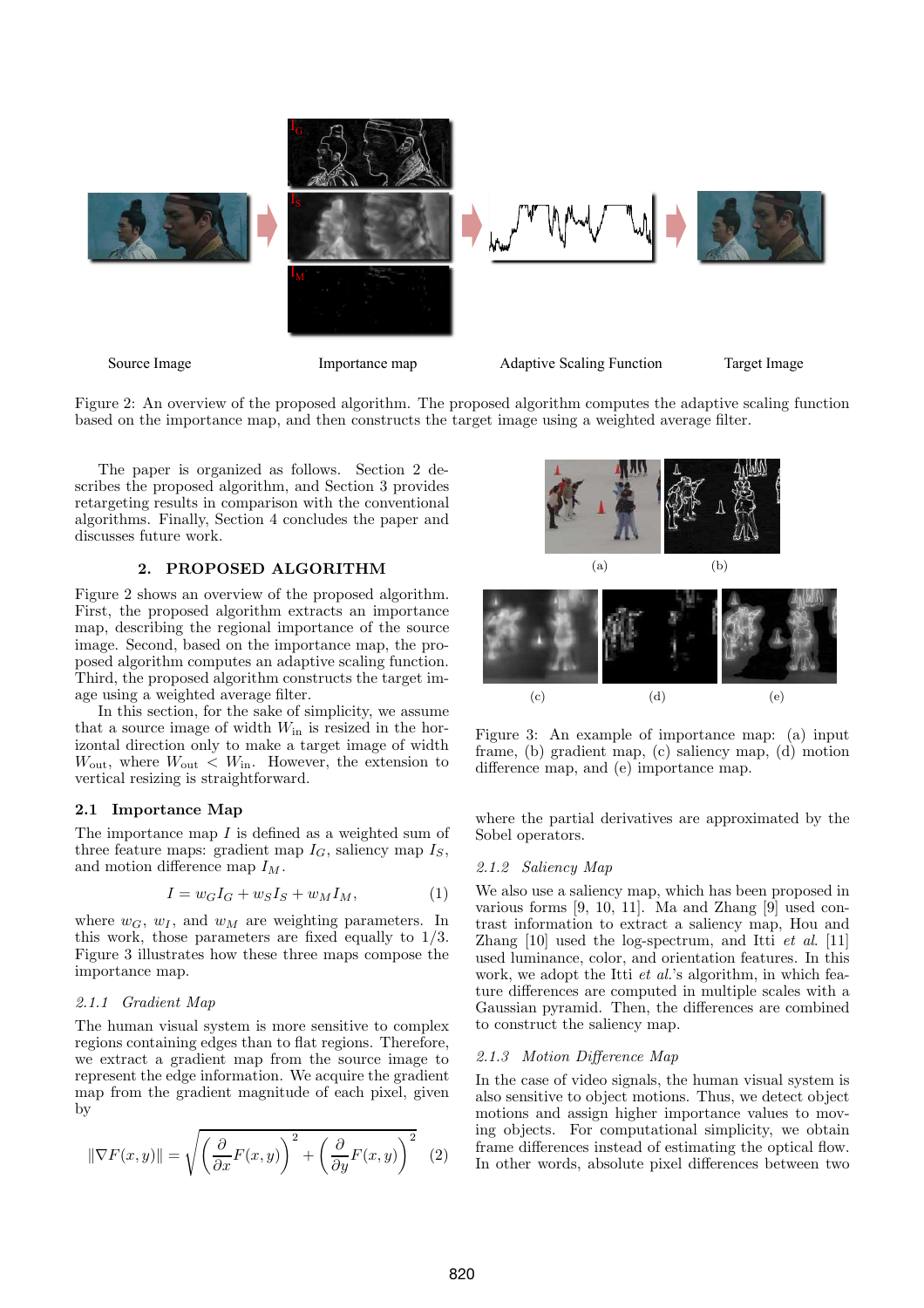adjacent frames represent motion activities in this work.

### 2.2 Adaptive Scaling Function

Using the importance map, we derive an adaptive scaling function  $s(x)$ , which represents the scaling factor of the xth column in the source image.

#### 2.2.1 Initialization

First, we add up the importance values within each column of the importance map  $I$  by

$$
I(x) = \sum_{y} I(x, y). \tag{3}
$$

The column sum  $I(x)$  represents the importance of the xth column. Thus, the scaling factor  $s(x)$  of the xth column should be proportional to the column sum  $I(x)$ . Thus, it is initialized by

$$
s_i(x) = \frac{I(x)}{\sum_x I(x)} W_{\text{out}},
$$
\n(4)

where  $W_{\text{out}}$  denotes the width of the target image.

# 2.2.2 Normalization

The initial scaling factor  $s_i(x)$  may be greater than 1. However, in this work, we assume that the target image has a narrower width than the source image. Therefore, the scaling factor should be normalized to have a value between 0 and 1.

If we simply normalize all initial scaling factors by dividing them by the maximum factor, the sum of all normalized factors may not be equal to the target width. Therefore, in this work, we normalize the initial scaling factors by

$$
s_n(x) = \begin{cases} s_i(x)^\gamma & \text{if } s_i(x) < 1\\ 1 & \text{if } s_i(x) \ge 1 \end{cases}
$$
 (5)

where  $\gamma$  is a variable to be set such that

$$
\sum_{x} s_n(x) = W_{\text{out}}.
$$

#### 2.2.3 Refinement

Next, we refine the normalized scaling factors to obtain the final scaling factors  $s(x)$ . Specifically, the factors are enhanced so that a large factor becomes even larger, whereas a small factor becomes smaller.

$$
s(x) = \begin{cases} (1 - \theta) \left( \frac{s_n(x) - \theta}{1 - \theta} \right)^{\frac{1}{\beta(1/\theta)}} + \theta & \text{if } s_n(x) > \theta \\ \theta \left[ 1 - \left( \frac{-s_n(x) + \theta}{\theta} \right)^{\frac{1}{\beta(1 - \theta)}} \right] & \text{if } s_n(x) \le \theta \end{cases}
$$
(6)

where the threshold  $\theta$  is selected to satisfy the constraint  $\sum_{x} s(x) = W_{\text{out}}$ , and  $\beta$  is a controllable parameter that determines the shape of the refinement curve. In this work,  $\beta$  is fixed to 1.4. Figure 4 shows an example of the refinement curve, when  $\theta = 0.5$  and  $\beta = 1.4$ . We see that the scaling factors are amplified if  $s_n(x) > \theta$ , and reduced otherwise.



Figure 4: A refinement curve, when  $\theta = 0.5$  and  $\beta = 1.4$ .



Figure 5: Target image generation using scaling factors. Each target pixel is a weighted sum of source pixels, and the weights come from the scaling factors. If a scaling factor is not consumed up in a pixel, then the remaining value is used for the next pixel also.

#### 2.3 Target Image Generation

Given the scaling factor  $s(x)$  for each column in the source image, the proposed algorithm simply fills in each target pixel with a weighted sum of source pixels, where the weights come from the scaling factors. If a scaling factor is not used up for a pixel, the remaining value is used for the next pixel also.

For example, in Figure 5, suppose that a row in the source image has 8 pixels and that we generate a target row of 4 pixels. The first pixel in the target row is filled in with the weighted sum of A and B, where the weights come from the scaling factors  $s(x)$ . The whole scaling factor for B is not consumed up yet, thus B is also used to generate the next pixel in the target row. In this way, all target pixels are filled in.

### 2.4 Video Retargeting

In video retargeting, if each frame is resized independently, the resultant target video sequence may yield severe jittering artifacts. To suppress jittering artifacts, we enforce mooth variation between the scaling functions of adjacent frames.

Let  $s_k(x)$  denote the scaling function of the kth frame, which is computed independently of the other frames as described in Section 2.2. Then, we obtain a new scaling function  $s'_{l}$  $k(x)$  of each frame sequentially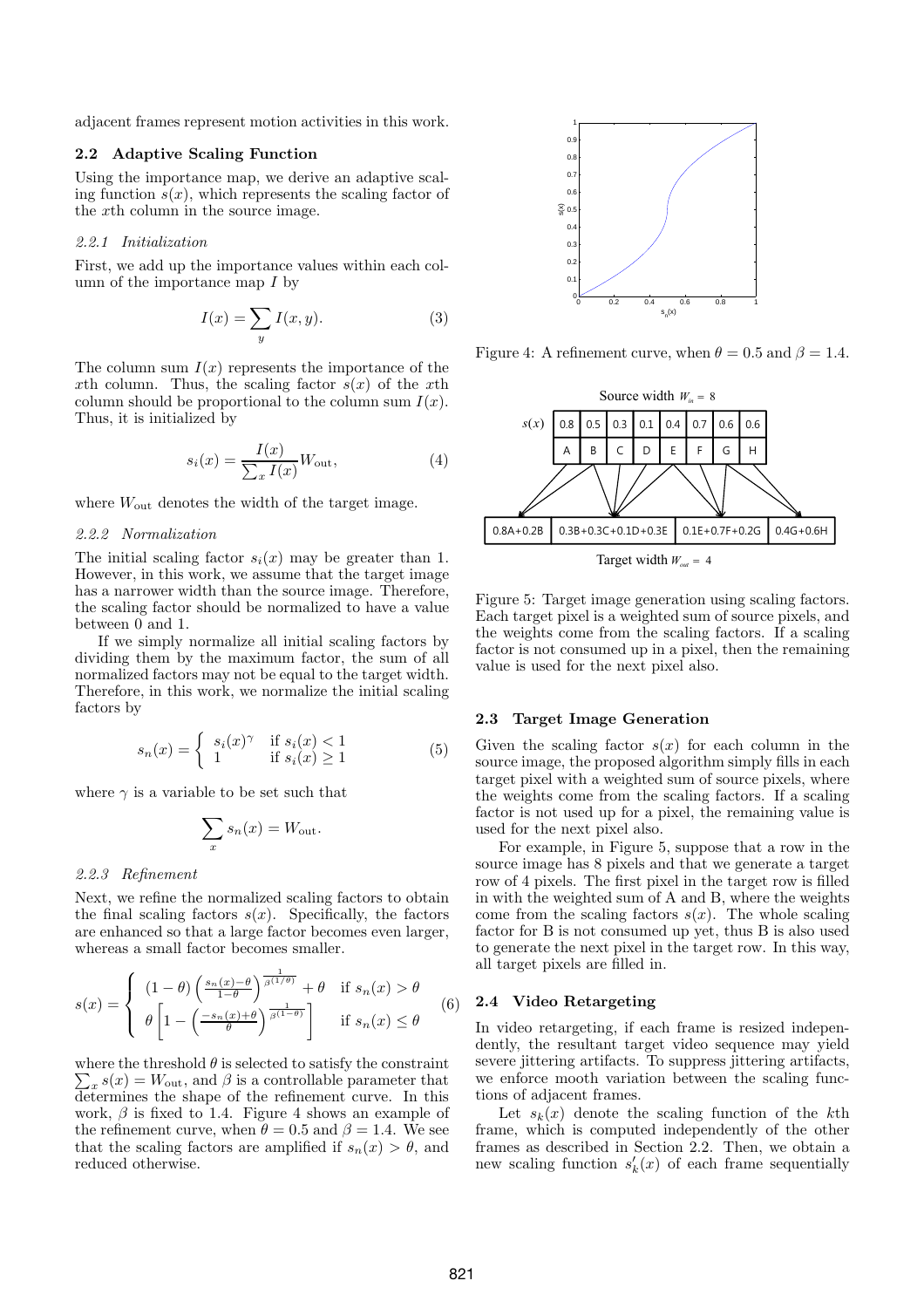

Figure 6: An original image in (a) is resized by (b) the scaling method, (c) the cropping method, and (d) the proposed algorithm.

using the scaling function of the previous frame by

$$
s'_k(x)=\omega s_k(x)+(1-\omega)s'_{k-1}(x), \qquad \qquad (7)
$$

where  $\omega$  is a renewal weight given by

$$
\omega = \frac{\sum_{x} ||s_k(x) - s'_{k-1}(x)||}{2(W_{\text{in}} - W_{\text{out}})}.
$$
 (8)

The renewal weight  $\omega$  is proportional to the scaling factor difference between adjacent frames. By suppressing drastic variations of scaling functions, the proposed algorithm can provide temporally coherent video retargeting results.

# 3. EXPERIMENTAL RESULTS

Figure 6 compares the proposed algorithm with the standard scaling and cropping methods. We see that the proposed algorithm preserves the important region, a Japanese traditional building, more effectively than the scaling method. Moreover, the proposed algorithm contains most visual contents in the original image, including leaves and flowers, which are discarded in the cropping method.

Figure 7 compares the proposed algorithm with the seam carving with forward energy [3]. Although the seam carving algorithm provides a natural rendering of the scene, it makes the main object, a black human figure, thinner and distorted. On the other hand, the proposed algorithm preserves the shape of the main object more faithfully.

Figure 8 also compares the proposed algorithm with Kim *et al.*'s algorithm<sup>[5]</sup>. On this image, the proposed algorithm provides more symmetrical and visually pleasing result. The proposed algorithm can be regarded as an extreme case of Kim et al.'s algorithm, when each strip consists of a single column of pixels. Therefore, the proposed algorithm can be more adaptive to image contents, but may distort object shapes. When there is an important object, Kim et al.'s algorithm can place it within a strip and thus can preserve its shape more reliably.

Figure 9 shows an example of changing the aspect ratio of the movie "Indiana Jones." The aspect ratio of the original movie is 2.38:1. We retarget the movie into the sizes of HDTV and SDTV, which have aspect ratios 16:9 and 4:3, respectively. We see that the proposed



Figure 7: Comparison of the proposed algorithm with the seam carving: (a) original image, (b) the seam carving with forward energy, and (c) the proposed algorithm.



Figure 8: Comparison with Kim et al.'s algorithm: (a) original image, (b) Kim et al.'s algorithm (c) the proposed algorithm.

algorithm preserves the vehicles faithfully, while scaling down less important regions. Thus, the proposed algorithm presents better results than the standard cropping and scaling methods.

Figure 10 compares the proposed algorithm with optimal cropping, which moves the cropping window to track the most salient region based on the Itti et al.'s saliency measure. In the bottom row, note that the cropping discards one of the characters, while the proposed algorithm preserves all three characters. The resultant video clips are available on the internet [12].

# 4. CONCLUSIONS AND FUTURE WORK

We proposed an algorithm for image and video retargeting, which preserves important regions while scaling down less important regions. The proposed algorithm first computes an importance map and an adaptive scaling function. Then, based on the adaptive scaling function, the target image is constructed from the source image with a weighted average filter. Experimental results demonstrated that the proposed algorithm provides better results than the conventional algorithms.

One of the future research issues is to extend the proposed algorithm so that the scaling operation can be applied in arbitrary directions, as well as horizontal and vertical directions. Also, another issue is to generalize the proposed algorithm for other applications such as image enlarging or object removal.

#### **REFERENCES**

[1] F. Liu and M. Gleicher, "Automatic image retargeting with fisheye-view warping," in Proc. ACM UIST, 2005, pp. 153–162.